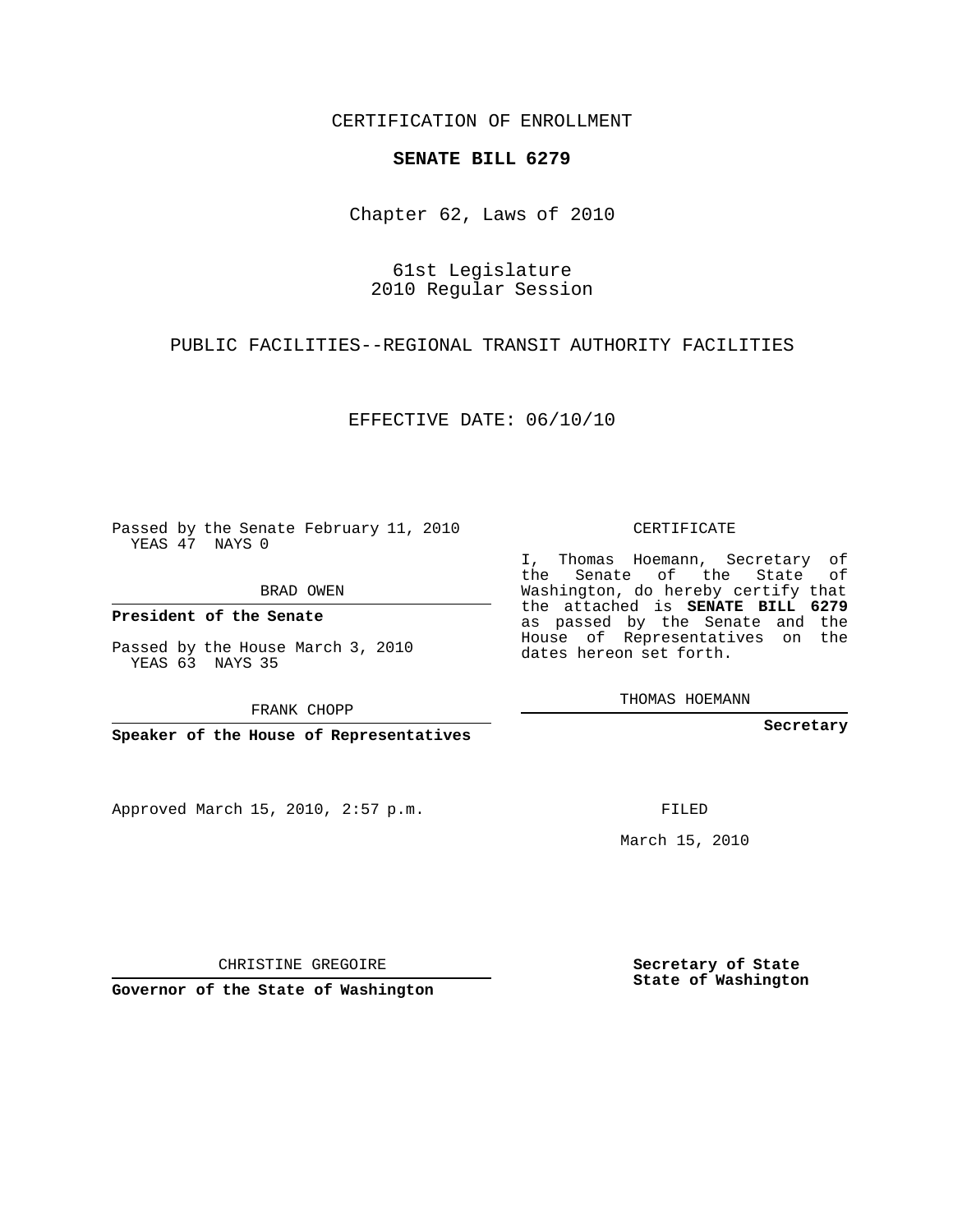## **SENATE BILL 6279** \_\_\_\_\_\_\_\_\_\_\_\_\_\_\_\_\_\_\_\_\_\_\_\_\_\_\_\_\_\_\_\_\_\_\_\_\_\_\_\_\_\_\_\_\_

\_\_\_\_\_\_\_\_\_\_\_\_\_\_\_\_\_\_\_\_\_\_\_\_\_\_\_\_\_\_\_\_\_\_\_\_\_\_\_\_\_\_\_\_\_

Passed Legislature - 2010 Regular Session

**State of Washington 61st Legislature 2010 Regular Session By** Senators Kline, Murray, and Haugen

Read first time 01/11/10. Referred to Committee on Transportation.

 AN ACT Relating to the clarification of regional transit authority facilities as essential public facilities; and amending RCW 36.70A.200.

BE IT ENACTED BY THE LEGISLATURE OF THE STATE OF WASHINGTON:

 **Sec. 1.** RCW 36.70A.200 and 2002 c 68 s 2 are each amended to read as follows:

 (1) The comprehensive plan of each county and city that is planning under RCW 36.70A.040 shall include a process for identifying and siting essential public facilities. Essential public facilities include those facilities that are typically difficult to site, such as airports, state education facilities and state or regional transportation 11 facilities as defined in RCW 47.06.140, regional transit authority 12 facilities as defined in RCW 81.112.020, state and local correctional facilities, solid waste handling facilities, and in-patient facilities including substance abuse facilities, mental health facilities, group homes, and secure community transition facilities as defined in RCW 71.09.020.

 (2) Each county and city planning under RCW 36.70A.040 shall, not later than September 1, 2002, establish a process, or amend its existing process, for identifying and siting essential public